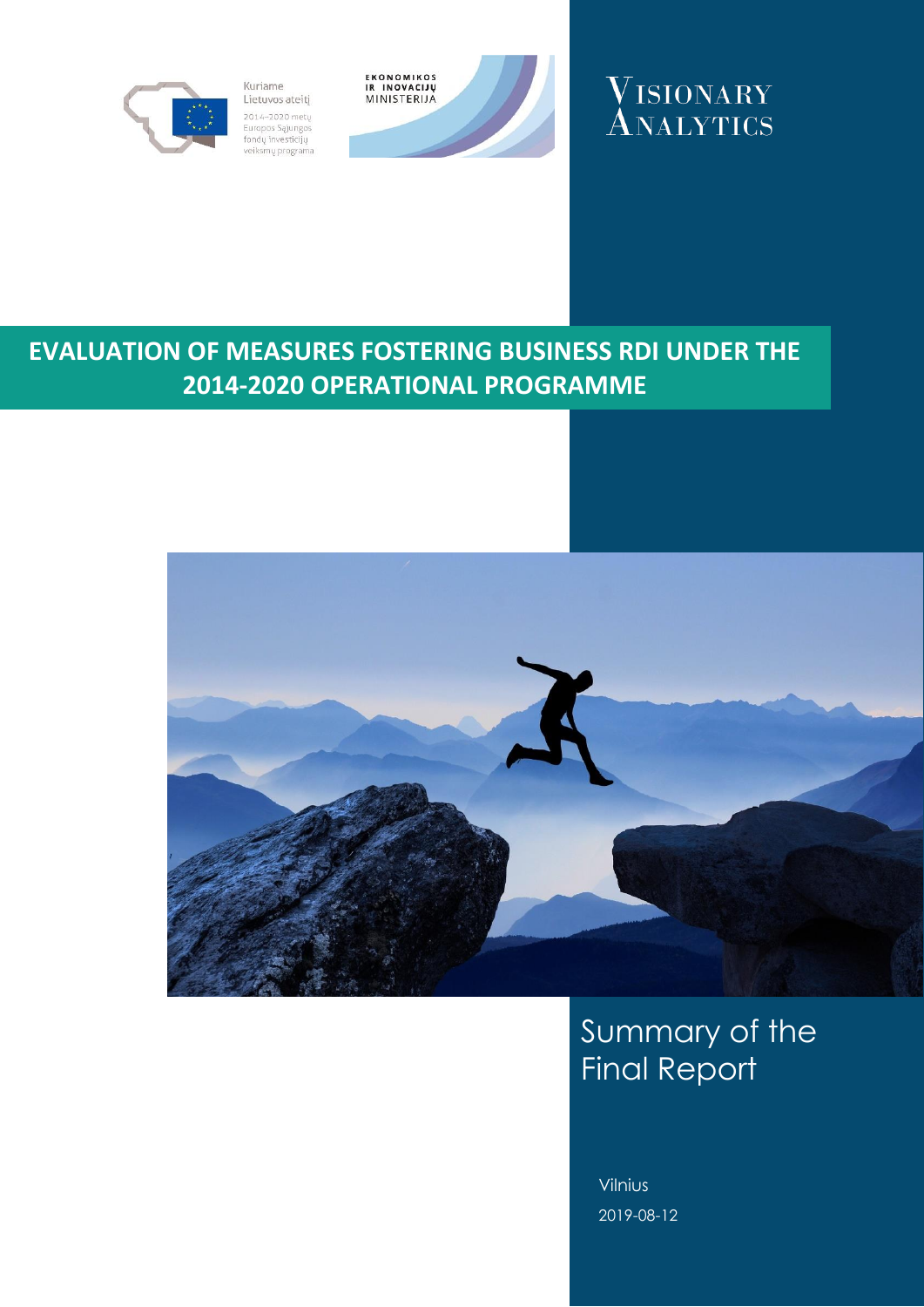# **Evaluation objectives and questions**

The evaluation was implemented under the contract "Regarding the evaluation of measures fostering business R&D under the 2014-2020 Operational Programme" (contract no. 8-194) between the Ministry of Economy and Innovation of the Republic of Lithuania and Visionary Analytics.

**The goal of the evaluation** is to assess the impact of current measures of the Operational Programme (OP) Priority Axis 1 implemented by the Ministry of Economy and Innovation in order to better prepare for the upcoming funding period of 2021-2027. The objectives of the evaluation are:

- To assess the contribution of the OP Priority Axis 1 Specific Objective 1.2.1 to the smart specialisation and Europe 2020 strategies.
- To assess the impact of measures of OP Specific Objective 1.2.1 on the changes identified in the OP.
- To provide insights and recommendations on how to improve the use of the reserve of funds for this period
- and on the impact of investments on the achievement of the specific objectives of the OP. • To provide insight and recommendations for the preparation of the upcoming funding period of 2021-2027.

# **Methodology**



### **Reliable results**

### **Data collection methods**

**Web scraping –** automatic extraction of large amounts of data from web pages. Data about companies that applied for funding was collected (such as NACE code, age, amount of employees, turnover, status, and city).

Four **surveys** were conducted with entities that submitted applications for funding. In total, 1103 survey invitations were sent, 293 responses were received (response rate – 27%).

The **desk research** included the following source groups: (1) previously conducted evaluations and studies in Lithuania and Europe; (2) scientific literature; (3) EU and Lithuanian legislation, other documents regulating the implementation of measures.

The following **interviews** were carried out: (1) exploratory and in-depth interviews; (2) interviews with authorities administering the measures; (3) interviews with experts.

A **focus group discussion** with various stakeholders and an evaluation results' **presentation event** were organised.

**Statistical and administrative data** was collected from two main sources: (1) EU structural investment management information system (SFMIS) and (2) the Statistics Lithuania and other official sources.

### **Limitations**

- Too short period for the impact to occur.
- It was not possible to assess the net effect of 13 out of 15 measures.
- Projects were not completed in the majority of measures (e.g. "Inostartas", "Intelektas LT-2", "Smart FDI", "Inoklaster LT"). Therefore, counterfactual analysis is only applied to "Intelektas. Bendri mokslo-verslo projektai".
- The small analysis sample reduces the reliability of the net impact assessment results.
- Some indicators are not available (e.g. 2018 turnover will be available only at the end of 2019.
- Limited confidence in survey data, as respondents tend to overestimate the impact of projects.

### **Data analysis methods**

**Counterfactual analysis** was performed on the 1st call of the measure "Intelektas. Bendri-mokslo verslo projektai". Counterfactual analysis was used to assess the net effect of the measure on companies' investment in R&D in 2018, planned investments in R&D in 2019, the number of R&D employees (2019 02), total number of employees, turnover, average wage, export volume.

**Theory-based evaluation** allowed to reconstruct the theory of change and consistently test its hypotheses.

**Statistical and graphical analysis** allowed to compare different measures and the participants of these measures as well as present the results in an attractive manner.

13 successful **good practices,** suitable to meet the specific needs of Lithuanian target groups, are integrated into the report.

The **cost-benefit analysis** was carried out at two levels: (1) public funding of the measure is considered as costs, and the results of the measure performance indicators are considered as benefits; (2) the time costs of project managers, implementing authorities and other institutions participating in the measure are considered as costs (the results of this analysis are integrated into four case studies: "Ikiprekybiniai pirkimai LT", "Intelektas. Bendri mokslo-verslo projektai" (1st and 4th Calls) and "InoConnect").

**Comparative analysis** allowed to compare different measures by various criteria (complementarity of the measures, results and impact, costs and benefits, etc.)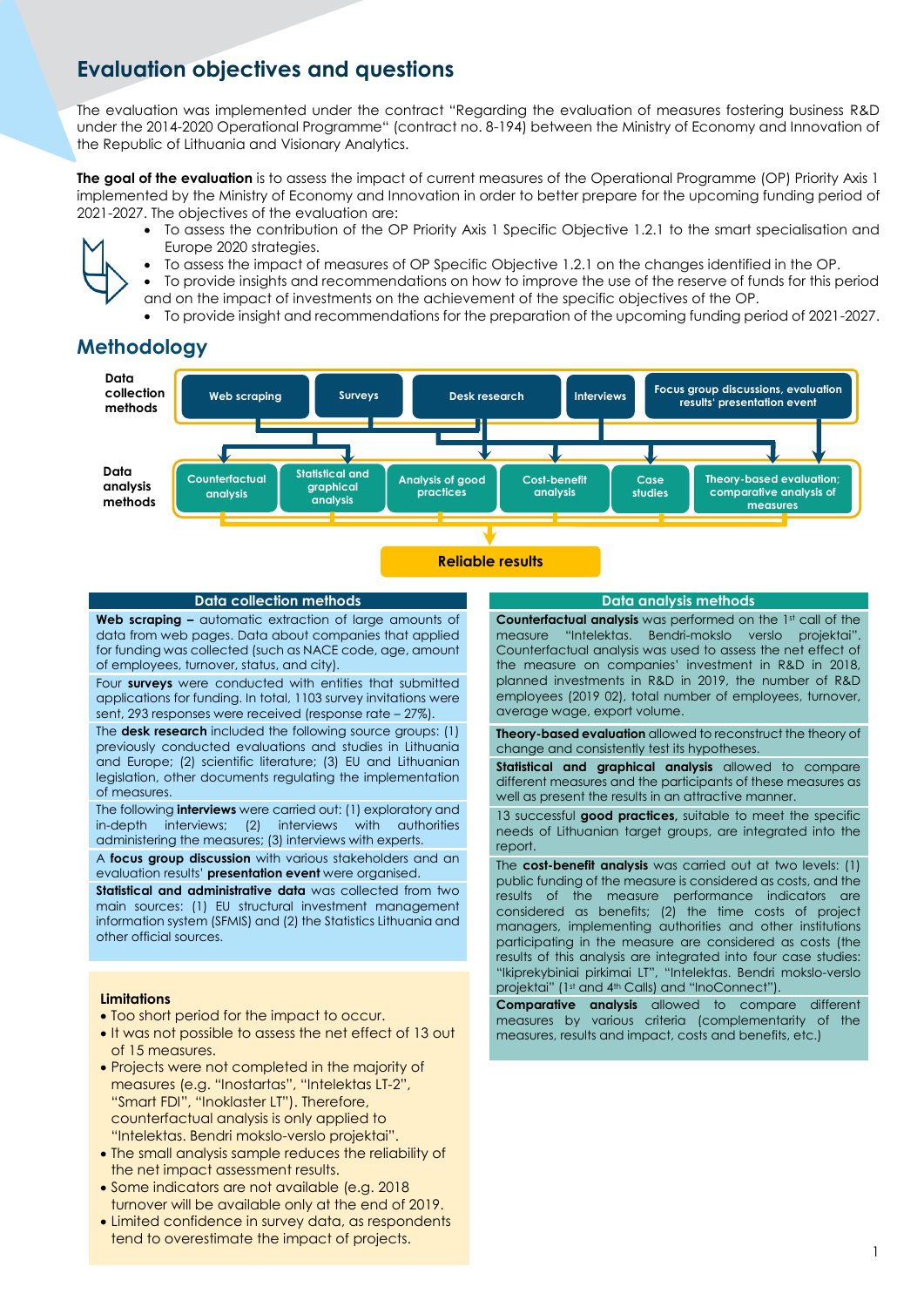# **RESOURCE SUFFICIENCY OF THE MEASURES**

## **Measures relevance and contribution to the Europe 2020 strategy**

- OP Specific Objective 1.2.1 contributes directly to the Europe 2020 priority "Smart growth" and its national target to invest 1.9% of GDP in R&D by 2020. Indirectly (in the long term) the measures under OP Priority Axis 1 also contribute to another two Europe 2020 priorities. Firstly, some of the measures (e.g. measures that contribute to attracting foreign investment) contribute to the employment objective. Secondly, most of the measures enhance companies' investment in the development of new, more competitive products and services. In this way, they improve the competitiveness of SMEs and contribute to the "Sustainable growth" priority and its Flagship Initiative "An industrial policy for the globalisation era".
- In order to achieve the objectives of Europe 2020 strategy and the Operational Programme, "Intelektas. Bendri mokslo-verslo projektai", "Inočekiai" and "Ikiprekybiniai pirkimai LT" are the most appropriate and relevant measures. Despite specific problems, all of these measures are in high demand and received positive feedback. These measures should increase business research, development and innovation (RDI) investments in the short term. However, in order to ensure long-term sustainability of investments, the set of measures should be extended and less fragmented.
- The long term sustainability of measures promoting FDI in RDI is limited and not sufficient to achieve good results (e.g. investment is restrained by a lack of skilled labour). "Smart FDI" creates the highest added value, while the added value of "SmartParkas LT" is very limited. The measure "SmartInvest LT" includes the direct functions of the public institution "Invest Lithuania", therefore budget financing should be considered.
- Measures supporting clusters and networks will have a limited impact due to their specific features. The measure promoting clusterisation activities "InoKlaster LT" is only partially appropriate because it lacks continuity and focuses on strong, established clusters that are not very common in Lithuania. There is a demand for the well-appreciated measure "InoConnect", but in order to achieve better networking results, the types of events eligible for funding should be expanded (see recommendations in the section "Results and impact of measures").

## **Contribution to the smart specialisation priorities**

- In all six smart specialisation priority areas the largest amount of funding is provided under the measure "Intelektas. Bendri mokslo-verslo projektai". The investment in this measure (€96.3m) is higher than the amount of funds allocated for all remaining RDI measures administered by the Ministry of Economy and Innovation (€52m).
- Funds allocated across the smart specialisation priorities are unevenly distributed, with €36.2m allocated to Health Technologies and Biotechnology priority area and €6.2m allocated to Inclusive and Creative Society priority area.
- It is difficult to assess the impact of measures on the results of smart specialisation priority areas, as it is not possible to isolate it from other factors. Moreover, the values of most performance indicators are not final.

### **Sufficiency of funding to reach the targets. What are the needs that are currently not met?**

Although the amount and intensity of funding for the measures is in most cases sufficient or even higher than the demand, the following needs are currently not met:

- In the future, one of the main challenges will be to increase the number of new and high value manufacturing companies and their RDI investments. The attractiveness of the start-up supporting measure "Inostartas" was very limited due to financing form and the specificity of the target group. In order to shift the Lithuanian economy to high value-added products and services, more attention should be dedicated to mentoring programs and earlystage start-up acceleration and incubation activities. Broader application of financial or hybrid instruments is also relevant, as subsidy-based financing for start-ups has some drawbacks (for example, young companies no longer feel the need to develop a product attractive to buyers, non-viable ideas receive funding, there is a lack of idea development and mentoring). Increased use of financial instruments would help reduce dependence on EU funds. This would ensure the sustainability of funding through returned and reinvested funds, allow to allocate subsidies only to the riskiest projects, and reduce administrative burdens.
- Facilitation of innovation demand should be more systematic than just one pre-commercial procurement measure.
- Several systemic challenges remain. One of them is the lack of high-quality RDI project ideas. Successful implementation of the measure "Inogeb LT" is important for facilitating project flow. Innovation support services are currently not fulfilling their potential. There is a lack of a coherent approach to the development of business absorptive capacity as well as a lack of clear, unified and qualified framework for innovation support. Current projects under "Inogeb LT" are poorly interconnected, fragmented, and business innovation facilitation services account for only a small fraction of all support services. Therefore, the success of the measures will depend on further development of the innovation policy system (particularly the "soft" innovation support ecosystem) together with the ongoing Innovation Reform, R&D regulation, interpretation, etc.

### **Recommendations:**

- To formulate a clear and unified innovation support system which would allow to consistently improve business absorption capacities across Lithuania.
- To focus not only on formal assistance in filling project applications but also on the development of business RDI ideas. It is important to guide companies to business angel networks accelerators or to invite experts with innovation and technology experience from abroad. It should be considered to transfer start-up incubation, acceleration and mentoring activities to science and technology parks, acceleration or venture capital funds. Clusters could also contribute to start-up incubation activities (e.g. by providing access to shared infrastructure).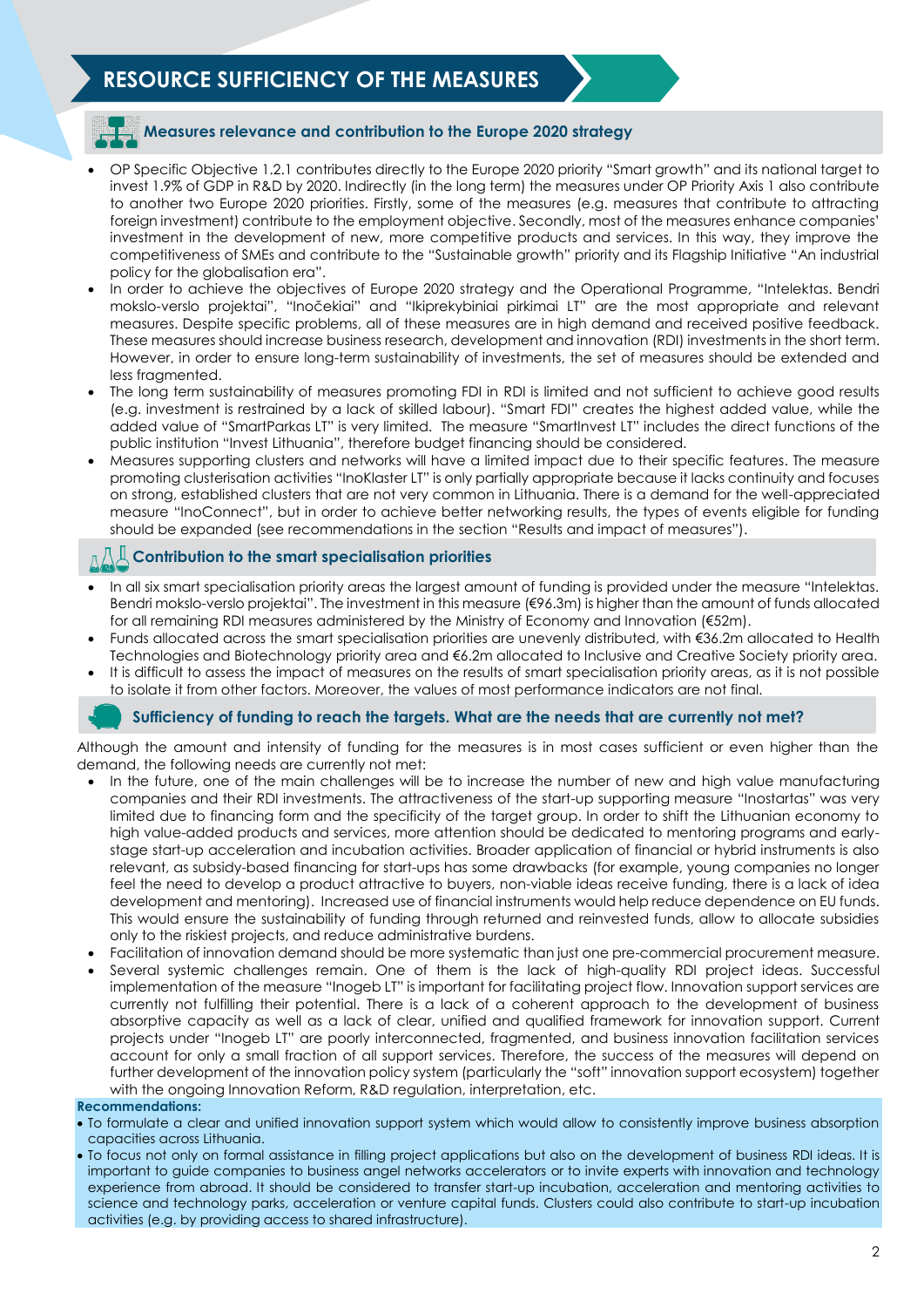To replace cluster maturity initiatives by international training programs at least partially. Other EU Member States have developed a number of well-functioning training programs for cluster coordinators, which would be useful for clusters operating in Lithuania. Cluster maturity initiatives could be implemented in other ways, for example, by enabling private investors or consultants to carry out these activities.

### **Suitability of result indicators**

The set of indicators for the Specific Objective 1.2.1 is appropriate, sufficient and informative. Result indicators are mostly suitable to assess the progress of measures and the achievement of targets set for the Specific Objective. However, some areas that are problematic for Lithuania are measured by OP indicators only at the level of companies receiving funding rather than all Lithuanian companies (indicators measuring the number of R&D employees in companies, patenting).

# **EFFICIENCY OF THE MEASURES**

### **Size of measures, number of activities, form of financing**

### **Subsidies**

While managing high-value subsidies is relatively more efficient than low-value subsidies (where project costs are fixed), they do not necessarily produce relatively more products and results than low-value subsidies. Thus, low value subsidies are sufficiently efficient and should not be abandoned.

Managing of the "Ikiprekybiniai pirkimai LT" is not exceptionally expensive compared to other high-value subsidy measures. On the other and, not all costs were included. The biggest issue is that its implementation process is excessively long (around 7 months) between submission of the application to MITA and the start of the project. This is because different applications are submitted three times, to three different authorities. It is proposed to improve the implementation process of this measure.

### **Financial instruments**

Venture capital instruments are attractive because of the reversibility of funds and the fact that, alongside financing, companies are provided with mentoring services which also make a significant impact on the competitiveness of the company. However, they are not suitable for all companies. Venture capital measures are the most suitable for startups, which are in need of mentoring services. Financial instruments may also be considered for projects of mature innovators, in particular for purchase of equipment.

Soft loans and refundable subsidies are not considered as attractive alternatives. In the case of soft loans, it is doubtful that banks would be willing to finance high-risk R&D projects. Refundable subsidies face the same problem and they are less attractive due to high administrative burdens. Combination of loans and subsidies should be considered as the hybrid measures will be allowed in the 2021-2027 period.

### **Types of measures under Priority Axis 1 and their efficiency**

|                                 |                                                | <b>Measures</b>                                                                                                                                       | <b>EU</b> funds<br>allocated | <b>Amount of funding</b><br>allowed                              | How much does it cost<br>to administer 1 euro of<br>funding for the<br>implementing<br>institution? | How much does it cost to<br>implement the project for the<br>project managers?                              |
|---------------------------------|------------------------------------------------|-------------------------------------------------------------------------------------------------------------------------------------------------------|------------------------------|------------------------------------------------------------------|-----------------------------------------------------------------------------------------------------|-------------------------------------------------------------------------------------------------------------|
| SUBSIDIES                       | Low-value<br>subsidies based on<br>fixed costs | <b>Inostartas</b><br><b>Inopatentas</b><br>Inovaciniai čekiai<br><b>Inočekiai</b><br><b>InoConnect</b>                                                | €15.02m                      | € $5.6 - 76.25k$                                                 | €0.1                                                                                                | €897.98 per application (out of<br>which $67.88$ are paid to<br>consultants)                                |
|                                 | Medium-value<br>subsidies                      | Inoklaster LT                                                                                                                                         | €23.71 $m$                   | €100 - 200 $k$                                                   | n.a.                                                                                                | n.a.                                                                                                        |
|                                 | High-value<br>subsidies                        | Intelektas. Bendri mokslo-<br>verslo projektai<br>Smartinvest LT+<br>Smart FDI<br>Smartparkas LT<br>Intelektas LT-2                                   | €218.18m                     | €500k-10m                                                        | €0.008 - 0.018                                                                                      | €10,005.42 – 12,584.61 per<br>application (out of which<br>€7.018.18 – 7.819.55 are paid to<br>consultants) |
|                                 |                                                | Ikiprekybiniai pirkimai LT                                                                                                                            | €15.67m                      | €2m                                                              | €0.004                                                                                              | €2,793.05                                                                                                   |
| <b>FINANCIAL</b><br>INSTRUMENTS | High-value<br>financial<br>instruments         | Rizikos kapitalo fondu<br>priemonės (Ankstyvosios<br>stadijos ir plėtros fondas II,<br>Ko-investicinis fondas II,<br>Ko-investicinis fondas<br>MTEPI) | €24.56 $m$                   | $€0.25 - 2m + non-$<br>financial benefit<br>(mentoring services) | €0.01                                                                                               | n.a.                                                                                                        |

Source: calculated by Visionary Analytics (2019).

Notes: Green indicates the most efficient measures, yellow – moderately efficient, red – least efficient, grey – insufficient data to evaluate measure efficiency. Bold – measures for which cost analysis has been carried out.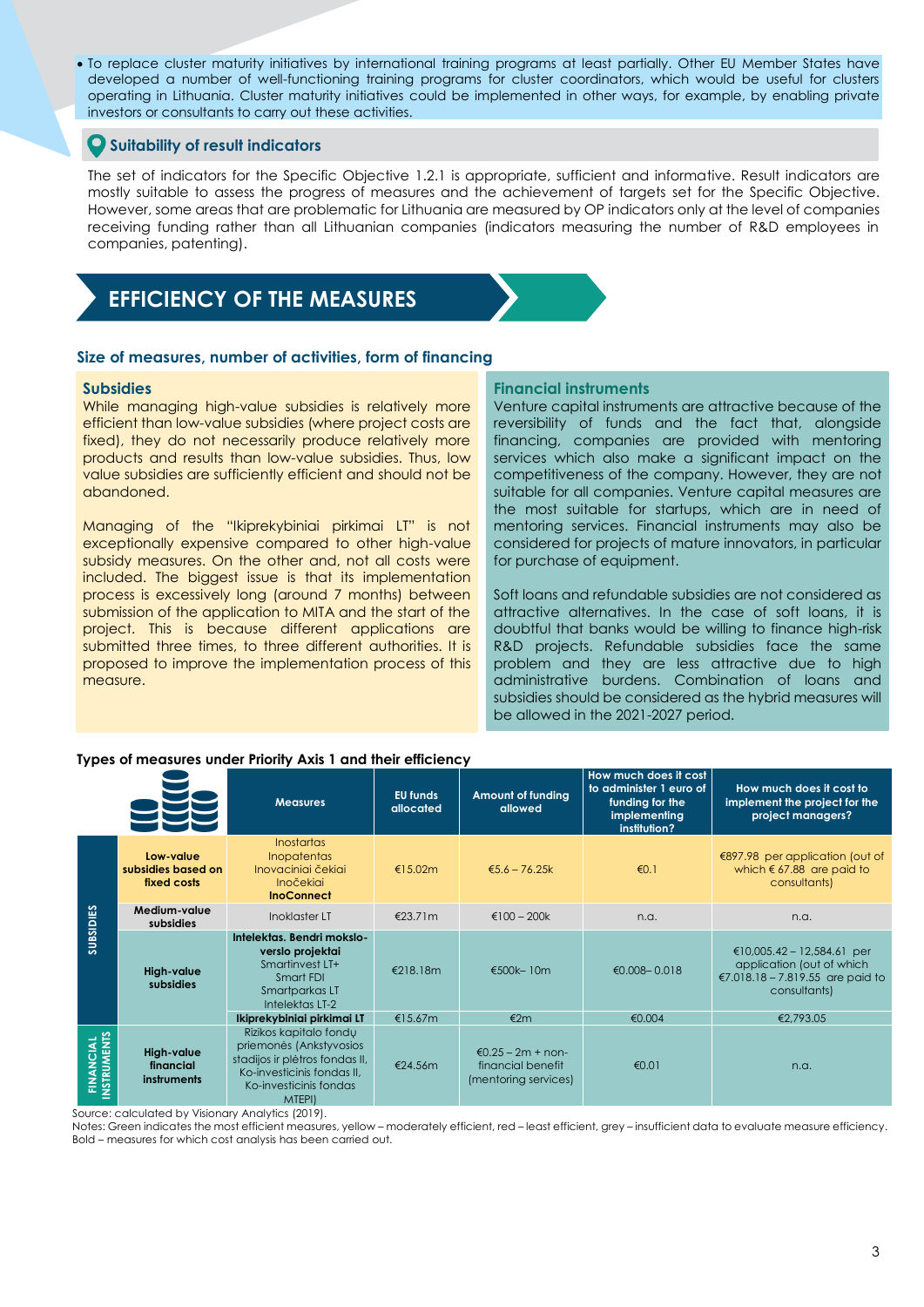### **Opportunities to improve the implementation process**

 There is **a lack of synergies** between measures. There is a need of composite measures that integrate different RDI activities and consultations, mentoring. Inexperienced innovators need constant mentoring on how to develop their idea, what measures can be used at what stage, etc. Transformation of companies also requires attention. Currently, this is not being done consistently.

**Recommendation:** implement measures step-by-step. Successful implementation of one phase would result in a simplified application for the next phase. Re-evaluation of the potential of the idea and its relevance to RDI would not be required. In this way, the company would be assisted until the commercialisation of the final product.

- Information about measures can be found on agency websites and esinvesticijos.lt as well as during seminars, trainings, Q&As and consultations. However, company representatives (especially first-time applicants) point to a **lack of clarity**, indicate that all the relevant information is not put in one place, there are not enough successful project examples, opportunities to consult specialists or attend seminars/trainings during the application period. **Recommendation:** there is a need for a business-friendly and attractive presentation form of innovation policy measures, arranged in accordance to the maturity and stage of development of the business. To solve this issue, "Create Lithuania" is initiating the creation of the "Inofinansavimas" platform.
- **Reduced administrative burden.** Project application requirements are complex, and the project implementation conditions are considered rigid by some applicants, which results in high costs for companies due to hiring consultants.

**Recommendation:** project ideas as well as their relevance and potential (e.g. in the measures "Intelektas. Bendri mokslo-verslo projektai", "Ikiprekybiniai pirkimai LT", start-up measures) should not only be submitted in writing, but presented orally to mentor groups (see illustration).

 The application phase to include the project to the List of State Projects under the measure "Ikiprekybiniai pirkimai LT" is considered excessive and unclear due to the flaws of the institutional criteria and internal procedures. **Recommendation:** to abandon the application phase to include projects to the List of State Projects, changing the method of project selection from State project planning to continuous project selection. It would be appropriate to designate persons responsible for dealing with legal obstacles for contracting authorities and tenderers.

 In the case of the measure "Smart FDI", foreign investors communicate with "Invest Lithuania" in English, therefore they are later surprised when they are required to **submit Lithuanian documents** and sign Lithuanian contracts. **Recommendation:** allow foreign investors to sign bilingual contracts and provide documentation in English (without requiring additional translations).

### **Challenges of science-business cooperation during project implementation**

Although only a small proportion (21%) of the survey respondents identified failures in collaboration as an important factor adversely affecting the projects, there are three main systemic challenges to collaboration:

- Lack of motivation to work with businesses, that is, to deliver business-relevant results, not only publications.
- Lack of convenient and one-stop information on services provided by research and education institutions.
- Lack of an efficient technology transfer system. Long decision-making time in research and higher education institutions.



### **Illustration: Oral presentation of ideas**

The aim of the Horizon 2020 SME Instrument (EIC Accelerator) is to support high-risk SMEs with high potential to develop new innovative products and services that can contribute to the economic growth. The Europe-wide program offers financial assistance (up to €2.5m), mentoring and business acceleration services. In 2018, the project selection procedure has been updated and consists of two phases:

- Written offer (administrative part, offer description (up to 30 pages) and company description).
- Interview in Brussels: invitation is sent one week prior to the interview, which can be attended by one to three company representatives (usually the CEO or another high-profile person in the company). A written pitch must be presented during the interview, describing the company's purpose and mission, the consumer problem that their product or service would solve, the benefits the consumer would derive from the product, market and risk analysis, business model description, marketing strategy, financial projection, and team presentation. The interview takes 30 minutes and is evaluated by a jury of professional investors and entrepreneurs after consulting with a panel of experts.

Such a selection procedure aims to increase the engagement of company executives and reduce the significance of consultants in the application process.

# **RESULTS AND IMPACT OF THE MEASURES**

According to the European Innovation Scoreboard (2018), from 2010 until 2017 Lithuania has improved its innovation system performance by about 20%, but still ranks 20th in the EU.

- 
- Business R&D expenditure per capita is well below the EU average. In 2017, this indicator amounted to €47.1, compared to the European average of €409. The national target (€60.7 per capita) is unlikely to be met by 2023. EU investment alone is not enough to make a breakthrough in this area.
	- The value of the collaboration indicator was significantly exceeded. In 2016, the share of innovative enterprises that cooperate with partners of all innovative enterprises was 17.9% while the EU average was 12.8%

To date, no statistically significant evidence of impact has been found. Although evidence of impact is still lacking due to the limited progress of Specific Objective 1.2.1 measures. The available data suggests the following changes: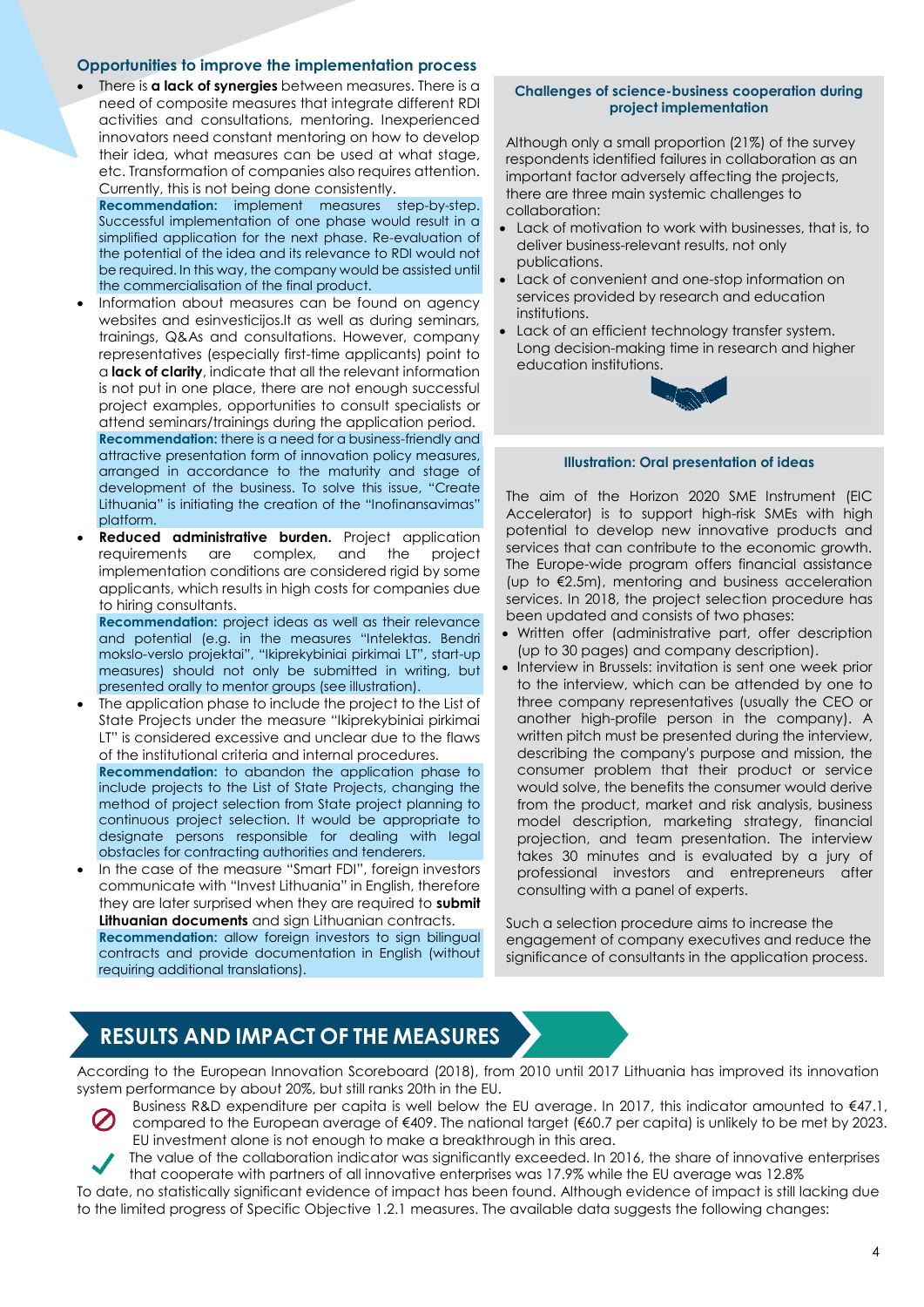## **Promotion of business RDI expenditure** enterprise the set of the set of the set of the set of the set of the set of the set of the set of the set of the set of the set of the set of the set of the set of the set of the s

### *Intelektas. Bendri mokslo-verslo projektai; Intelektas LT-2; Inočekiai LT; Inovaciniai čekiai; Inostartas; Technoinvestas*

- There is a short-term effect on science-business cooperation, but there is no reliable evidence about the net effect of measures on sustainable (continuous) cooperation. However, there are assuptions for such effects to occur in the future.
- According to the survey, the most appropriate incentives for science-business cooperation are outsourcing RDI and co-financing joint RDI projects.
- Based on the results of the counterfactual impact evaluation, the measure "Intelektas. Bendri mokslo-verslo projektai" had no statistically significant effect on business R&D expenditure. However, there are assumptions for such effect (the average number of R&D employees in the EU-funded enterprises was 4.9 higher than in the nonfunded ones). No statistically significant effect was found on other business competitiveness indicators.

 $14.0$ 

 $12,0$ 

10.0

 $8,0$ 

 $6,0$ 

 $4,0$ 

**applicants (2018.03)**

11.7

### **Average R&D expenditure (€) of "Intelektas. Bendri Average number of R&D employees "Intelektas. Bendri mokslo-verslo projektai" 1st call beneficiaries and applicants**



Unsuccessful applicants, outliers removed

Source: survey conducted by Visionary Analytics. Notes: N (successful applicants) 17 (2018), 15 (2019); N (unsuccessful applicants) – 21, including

## 1 outlier (2018), 18, including 1 outlier (2019).

# 4.9



Source: survey conducted by Visionary Analytics.

Notes: N (successful applicants) – 26, including 1 outlier; N (unsuccessful applicants) – 32.

**mokslo-verslo projektai" 1st call beneficiaries and** 

9.8

## **Promotion of foreign direct investment in RDI E62m** allocated

### *SmartInvest LT, SmartInvest LT+, Smart FDI, SmartParkas LT*

- The impact of the FDI in RDI promotion measure during the evaluation period was limited. There is no strong evidence of the added value of "SmartInvest LT". The "Invest Lithuania" has achieved excellent results in the recent years. In 2018, 45 FDI projects were attracted, of which 13 included R&D activities. 9 projects will carry out R&D activities in addition to their main activities, while for the remaining 4 projects R&D activities will be the most important. On the other hand, the above-mentioned results are likely to be achieved without the implementation of ESIF measures.
- It is too early to decide whether the measures "Smart FDI" and "SmartInvest LT" had an impact on FDI in RDI, as by date only 10 companies received funding and only one project is finished. It is likely that the effect will be limited due to flawed implementation of the measure.
- The "Smartparkas LT" measure has not yet yielded the expected results: no RDI-oriented companies have been attracted by industry parks and FEZs yet. However, no projects have been completed yet (SFMIS data 28.02.2019). It is planned to attract 6 RDI-oriented companies in the currently implemented projects.

## **Promotion of clusterisation and networks** and the setting the setting to the E25m allocated

### *Inoklaster LT, InoConnect LT*

 The likelihood of a significant boost to international partnerships is not high, as the overall "weight" of internationalisation measures is low. The measure promoting networks "InoConnect" contributes to new international partnerships and participation in international initiatives by allowing more or faster participation in Enterprise Europe Network activities (70% of respondents agree with these statements).

**Recommendation:** the project requirements should be limited to the number of events, group of countries and cost rates, thus not requiring precise events and dates to be specified in applications.

 There is no evidence of the impact on clusterisation measures as no project under this measure has been completed during the evaluation period.

### **Recommendations:**

- Strengthen export-oriented mature RDI clusters by funding the development of joint RDI strategies and products, increasing access to foreign markets, engaging in international clusters and value chains (prioritizing BSR clusters, EU-supported clusters and strategic value chains, other international partnerships). It is recommended to implement long-term projects (at least 5), which would be carried out stage-by-stage with performance indicators for each stage (proposed to be financed by ESIF subsidies).
- Clusterisation measures need to be consolidated, merging the activities 1.1 and 1.3 of the Specific Objective 1.2.1
- Collaborative RDI activities in clusters can be promoted by awarding extra points to clusters or their members in RDI measures.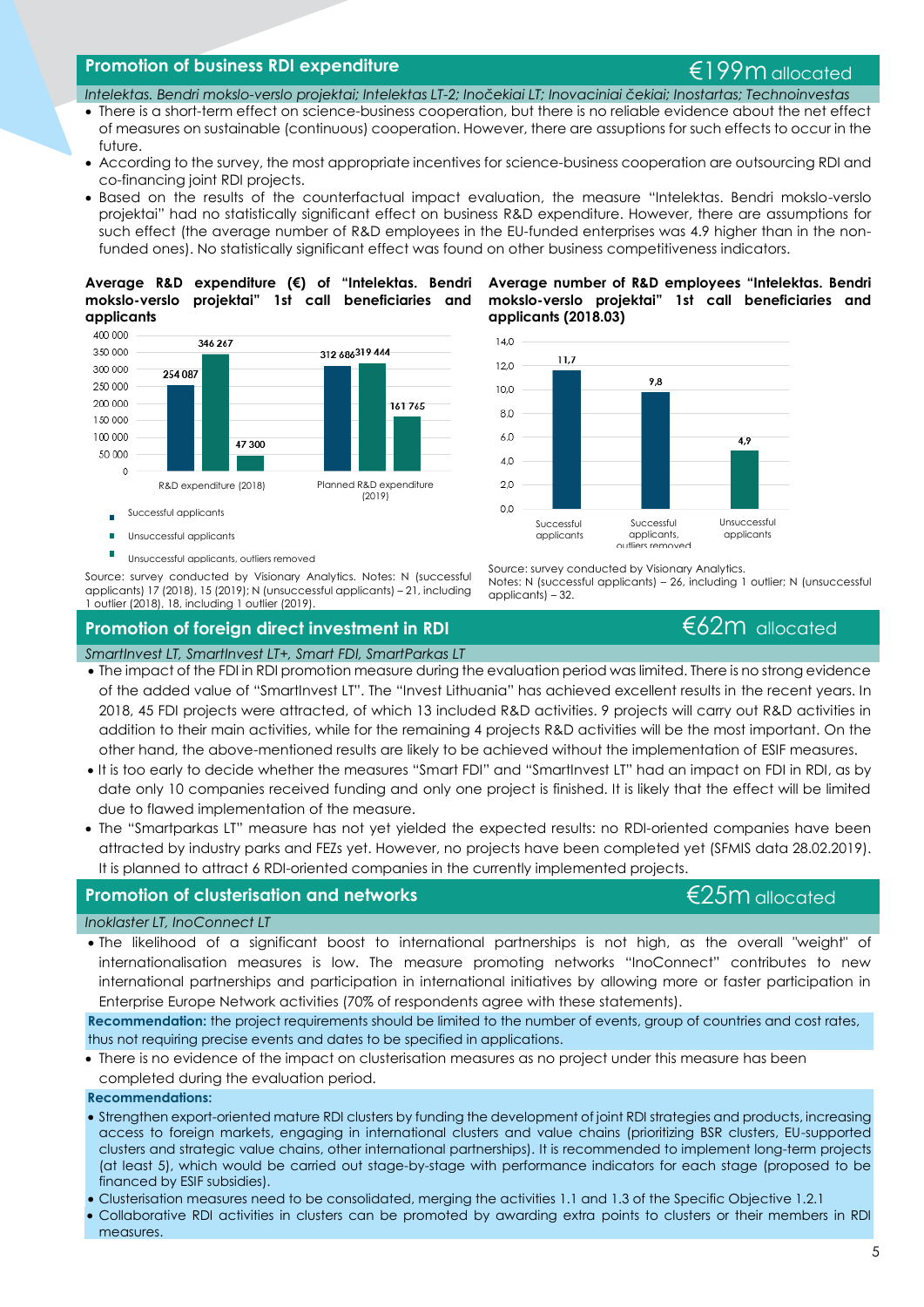### **Innovation support services** €21m allocated

### *Inogeb LT*

According to limited data, the added value of "Inogeb LT" is currently moderate.

- There is little difference in the likelihood of receiving funding between consulted and non-consulted companies (60% vs. 49%).
- 81% of companies applying for funding under Priority Axis 1 measures did not benefit from MITA assistance.
- The impact of the consultation has hardly reached regional actors (the measure was most actively used by companies registered in Vilnius and Kaunas – 51% and 28% respectively).
- The results of previous evaluations show that the consultations do not have a statistically significant effect on the turnover and profits of the consulted companies.
- 12 clusters participated in activities promoting cluster maturity ("InoLink"), but there is insufficient evidence that innovation support services directly contributed to the achievements of these clusters.

# **Promotion of innovation demand and allocated example of the example of the example of the example of the example of the example of the example of the example of the example of the example of the example of the example of**

### *Ikiprekybiniai pirkimai LT*

The pre-commercial procurement measure will have a high added value. It contributes to promoting positive change in the functioning of public sector organisations and stimulates the demand for innovative products.

- A significant proportion of surveyed organisations implementing projects under this measure (56%) would not have conducted the pre-commercial procurement on their own account.
- More than half of the surveyed organisations (57%) that did not obtain a permit to conduct pre-commercial procurement are planning to reapply within three years.
- The measure will allow the creation or renewal of 15 product, services or processes prototypes. 7 innovative products are planned to be introduced to the market (SFMIS data 28.2.2019).
- Surveys and interviews show that the measure has led to positive changes in the behaviour of organisations. This is particularly important given the lack of innovation culture in the public sector.

# **BUSINESS RDI NEEDS IN 2021–2027**

The target for business R&D expenditure growth will not be achieved – the ratio between business R&D expenditure and GDP (0.27%) remains five times below EU average. The share of high-tech value in the economy has increased by only 0.5% in seven years. These challenges are further enhanced by negative demographic trends and a lack of skilled labour. Such incremental change is not enough to ensure rapid structural change in the economy, therefore the socalled leapfrogging is essential.

### **Increasing the internationalisation of innovative companies**

Firstly, the biggest problem during the project selection procedure is the **lack of high-quality ideas**. Therefore, in the new period, the focus should be on attracting new innovative companies and active development of ideas through mentors, business angels and a strong innovation support network. In the long-term, homogenous youth entrepreneurship and creativity education is relevant ("soft" training, talent competitions focused on non-urban municipalities, awards and prizes for young entrepreneurs, integration of entrepreneurial skills into general and higher education).

**Recommendations:** reassess the principles of business agency services, moving from administrative tasks towards high added value business development at all maturity and growth phases, following examples from Ireland, Finland, and Estonia. In addition to the reassessment of the agencies' functions within the framework of the Innovation Reform, the following aspects are also relevant:

- Increase the interconnection of measures (e.g. assisting companies at different stages of RDI activities from idea creation to commercialisation of the final product), merge and scale up measures, implement development programs. Business development programs should include different types of activities (business plan development, consulting, training, search for funding at all stages, subsidies).
- Development of initial ideas and long-term business development planning would allow to select companies with the highest potential, to help them develop their ideas and plans, and to attract outside investors.

Secondly, **most businesses in Lithuania are not knowledge-intensive** and the transformation into a knowledge-based and high-value-added economy is too slow. In this context, measures promoting RDI activities of innovative companies are needed, focusing on exporting companies and promoting the supply of higher added value products and services.

### **Recommendations:** ensure funding for the following activities:

- development of new products at various stages of RDI, including early pilot production and market launch
- creation, protection and licensing of intellectual property
- development of business RDI infrastructure, in particular for prototyping, testing, demonstration, pilot production and market launch

Thirdly, priority must be given to developing high-potential born global start-up ecosystems, attracting start-ups from around the world, developing their ideas and putting them on the market. Lithuania has successfully invested ESIF funds into the creation of venture capital market and start-up ecosystem. According to Startup Lithuania, 64 new start-ups were established in 2017 and as many as 280 in 2018. However, there is still a lack of investment in internationally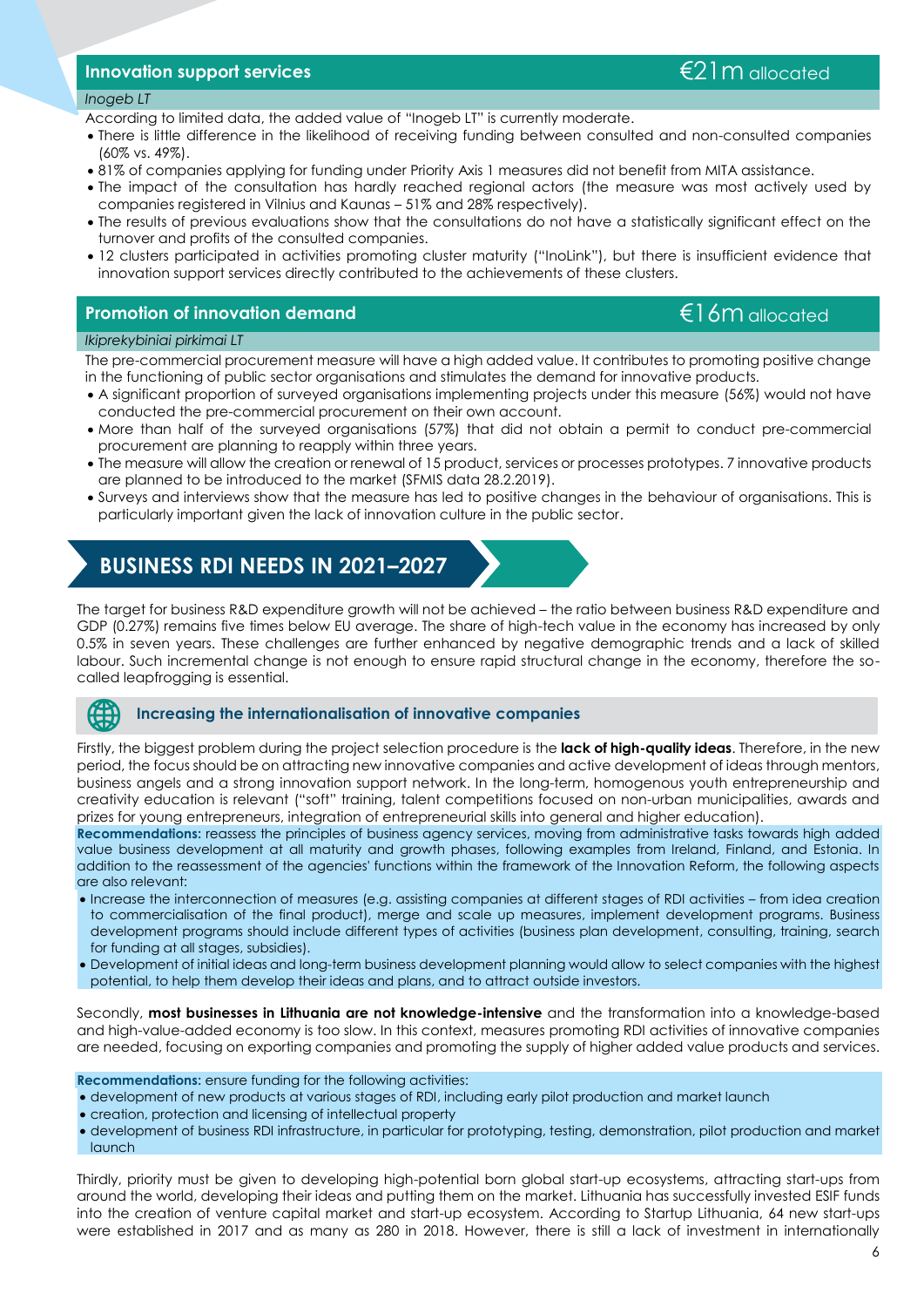competitive high-tech start-ups. Subsidy measures without mentoring programs (such as "Inostartas") do not adequately address the needs of start-ups.

**Recommendations:** creation of a competitive start-up system requires the followng:

• Ensuring the availability of financial resources (seed capital, business acceleration and expansion) for the development of innovative ideas at all stages of the start-up's development. The availability of financial resources and mentoring are particularly important during the idea development phase.

• Ensuring a well-thought-out design of calls for venture capital funding so that start-ups can apply at all stages of development.

Fourthly, attracting innovative companies investing in RDI from abroad is one of the priorities of the Innovation Reform. It is suggested to target not only new investors but also those already operating in Lithuania in order to attract higheradded value parts of global value chains of international companies. Given that ESIF funding will not be possible for large companies in the new period, it is proposed to do so through the national funding.

**Recommendation:** encourage high added value FDI by ensuring the following:

• active FDI promotion activities (especially in regional areas)

• aftercare for existing investors

• investments in industrial parks and FEZs, creating conditions for funding build to suit infrastructure projects (this could be implemented under Policy Objective 5 through integrated territorial development programs initiated by municipalities and with their involvement in project development)

Strengthening the involvement of SMEs in global value chains is essential for the innovation leap. This would provide access to markets, knowledge and technology, create incentives for upgrading, upskilling, creating higher added value products and jobs.

**Recommendations**: provide incentives (especially for mature innovators and start-ups) to participate in the international initiatives and programs managed directly by the EU. This may include the following:

- Financial incentives for companies, research-business consortia, public bodies that have received funding from EU direct programmes (e.g. co-financing part of the cost of the project).
- Assistance to companies in identifying and preparing international applications and forming consortia, including publicity, lobbying and financial incentives.
- Financial incentives (continuous call) for participation in international meetings with potential partners, including "soft" consultations, business missions, study visits, presentation of opportunities (the example of "InoConnect LT" could be used)
- Allocate national funding or give priority for the projects that have received high quality evaluation but were not funded in calls for programs managed directly by the EC.
- Promote the attraction of international business accelerators to Lithuania (e.g. European innovation and technology institute KIC, European innovation network). This could be done by searching for such opportunities, informing potentially interested organisations, and co-funding the activities of such accelerators.
- Integrate internationalisation into other measures by promoting partnerships with international partners in business R&D and clusterisation measures (e.g. by giving additional quality points).

### **Science-business-state interaction and innovation management**

The low level of collaboration and commercialisation of scientific knowledge is a result of systemic supply-demand imbalances and motivation problems. Firstly, public research organisations lack capacity to commercialise scientific knowledge, their research results is far from the market. On the other hand, the demand for research services from business is limited to solving minor problems, testing product features and / or safety. The lack of revenue from business and other customers in public research organisations has created significant challenges for research organisations to maintain equipment, qualified staff and quality of research. These challenges will remain unless the incentives for more attractive researchers' career, collaboration with business, and commercialisation of scientific results are created.

**Recommendations**: create incentives to commercialise R&D results in public research institutions through researchers' funding and career development criteria; homogeneous innovation management and brokerage structure; investment funds for research organisations funded by both business and state; etc.

Promote joint science-business projects and other interactions by continuing to fund the measures "Intelektas LT-2", "Inočekiai". The measure "Inočekiai" could be improved by broadening a list of potential applicants and partners (e.g. by allowing public sector, social business to participate).

Secondly, **business lack information on R&D services provided by research organisations**. There is a lack of the efficient technology transfer system, there are bureaucratic obstacles in research organisations. In order to achieve sustainable impact, a homogeneous innovation management system is needed instead of fragmented project based efforts (see the previous section for specific recommendations on innovation support services).

**Recommendations**: in order to establish an effective innovation management system, the state must do the following:

- ensure synergies between thematically related public infrastructures so that they would enable businesses to develop ideas up to commercialisation; ensure the professional management of the existing infrastructure, including availability of information of the available equipment and services in research organisations and clusters, developing a proactive approach to working with business, and providing professional technology transfer services
- formulate a clear and homogenous system for innovation services for business, which would allow to consistently develop the absorption capacities of enterprises across Lithuania
- combine innovation management system activities with the business R&D ideas development needs; provide not only technological but also start-up mentoring, brainstorming, commercialisation, acceleration services (e.g. such services could be provided by the technology parks or business angel networks
- ensure the strengthening of innovation management capacities in SMEs and research organisations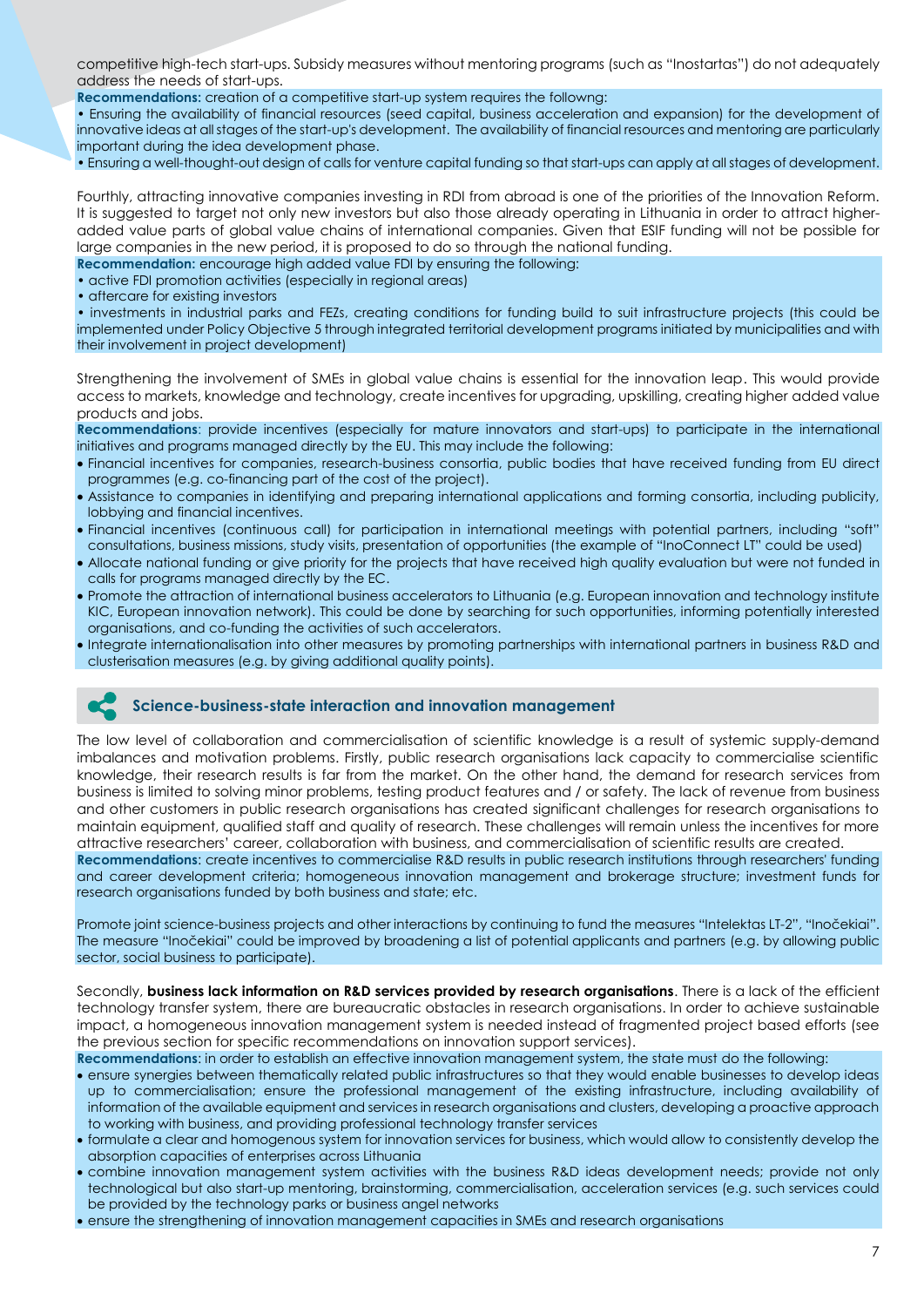### **Innovation demand for future markets**

Innovation demand instruments combine public, business and scientific efforts to promote public-private partnerships in addressing socio-economic challenges and strengthening SME innovation capacity through public procurement in smart specialisation. The evaluation shows a lack of innovative ideas in the public sector, thus the public sector potential to foster demand for innovation and act as a catalyst for innovation is not being used to full extent.

**Recommendations**: promote innovation in the public sector by financing the following measures:

- Pre-commercial procurements.
- Science-business-state interactions in implementing smart specialisation priorities and addressing Lithuania's socio-economic challenges (e.g. targeted R&D or technology programmes, expanding the current Lithuania Research Council on-demand research funding by increasing their funding and allowing not only research organisations but also business participants).
- "Consumer" innovation capacity building efforts. These may include feasibility studies, training, pilot projects, publicity, and hackathons with prize incentives.
- Purchases of innovative products to cover some or all of the costs of the innovative procurements. Such measure would be simpler than pre-commercial procurement, would require less resources and thus would enable smaller organisations to participate.

Establish innovation development and implementation as a horizontal priority in implementing national strategies. This may include the following:

- oblige public authorities to devote at least 5% of total procurements to R&D and/ or innovative procurements
- develop innovation at regional level, e.g. by implementing integrated territorial development programmes, encouraging municipalities to become more involved in the promotion of innovative FDI, implementation of advanced technologies, innovative procurement
- ensure and increase the public funding for innovations in business and science-business-state interactions in creating and developing innovations

### **Reducing the dependence from EU structural funds**

Innovation in Lithuania is currently mainly driven by the EU funds. However, EU funding for Lithuania will decrease in the near future and is likely not to be allocated at all in the longer term. Because of these reasons, it is very important to reduce the dependence from EU structural funds.

**Recommendation**: increase the share of funding for Innovation through financial instruments as part of the Innovation Fund implementation. This would significantly reduce the dependence on the EU structural funds. The administrative burden of financial instruments is lower, in addition, the returns from financial instrument investments can be reinvested. Financial instruments are best suited to finance start-up, mature innovators (especially in the Capital region) investments in R&D infrastructure, experimental development or less risky R&D projects with high commercialisation potential. It is also proposed to consider a hybrid instruments (combining grants and financial instruments for one or related projects) in the new period.

## **KEY MESSAGES FOR THE NEW 2021-2027 PERIOD**

According to the revised methodology for allocating EU funds to Member States, **Cohesion Policy funds for Lithuania should decrease by almost a quarter**. Cohesion Policy regulations propose to increase the national contribution to the implementation of the projects and to shorten the deadlines for the use of funds. There are two preliminary scenarios for the allocation of financial resources to Lithuania:

- In the first case, Lithuania, as a single NUTS-2 region, would be classified as a transitional region. According to the rules on concentration of EU funds provided in the draft regulations, the EU funding will decrease, but due to the increase of the national contribution share, a similar amount of funding will be available for the same priorities as for the implementation of 2014-2020 Operational Programme.
- In the case of Lithuania as two separate regions, programming of EU funds in Lithuania would not increase, but this scenario will likely entail lower national contributions to measures programmed for the Central and Western Lithuania region. In this case, the EU co-financing rate would be 70% in the Central and Western Lithuania region and 40% in the Capital region. However, losses in the Capital region, which also faces socio-economic disparities across municipalities, should be taken into account. There is a risk that companies in the Capital region will not be able to absorb all the funds allocated to the region due to a set of requirements (state aid regulations, increased private contribution requirement).